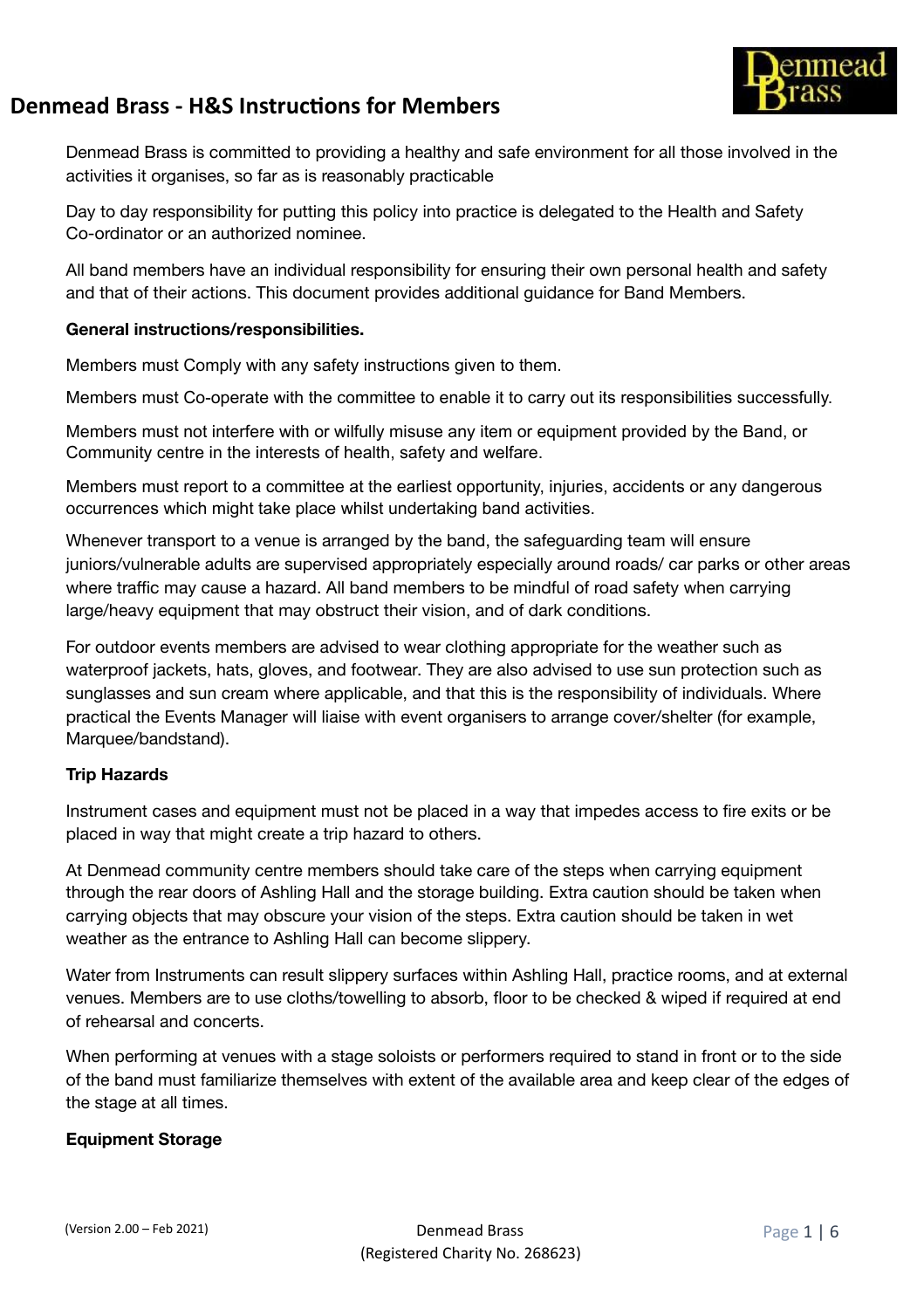

Apart from instruments in regular use by its members, band equipment and music folders are stored in the storage cages provided at Denmead community centre. All Equipment should be stored with care and in such a way as to avoid the risk of equipment falling.

When transporting equipment to external venues, care must be taken to eliminate the risk of equipment shifting unexpectedly and causing accident or injury.

#### **Manual Handling**

The band utilises a number of heavy items, (eg Stand Bags, Timpani, Boxes for Music Folder, Chairs etc), which need moving during the setup for rehearsal and concerts

Prior to moving any objects members should assess the weight to be carried and whether they can move the load safely or need any help from other members. Wheeled cases/equipment should be utilised whenever it is practical to do so.

When entering and exiting stages, band members must follow the guidance issued by any of the venue/organiser stewards, make use of handrails where provided and should avoid carrying large/ heavy equipment upstairs without assistance.

Members are advised to refer to Appendix A which contains useful advice from the Health and Safety Executive on good lifting techniques.

Chairs should be moved in a sensible manner and no more than 4 at a time, using a wheeled trolley where applicable. Chairs must be stacked no more than 6 high.

#### **Electrical Safety**

The band does not currently provide any electrical equipment for use by its members.

Before using any portable electrical appliances provided by a venue, members should check cables, plugs and sockets for any obvious signs of damage. If damage is noticed members must not use the appliance, and it should be reported to the band's H&S co-ordinator.

#### **Interval Refreshments**

Food supplied, sold or provided outside of the family / domestic setting is currently subject to EU food law and must be safe to eat. Food must not be 'injurious to health' or 'unfit for human consumption'.

The band has several members and volunteers experienced at providing refreshments to the public, members that may be occasionally required to assist should seek guidance and follow any instructions provided by those that are more experienced.

Band members/volunteers providing refreshments are advised to follow the government guidance provided at <https://www.food.gov.uk/safety-hygiene/providing-food-at-community-and-charity-events>

#### **Emergency Evacuation**

The circumstances under which an emergency evacuation from premises may be required include fire, gas leak, flood, or any other situation which may be deemed to be potentially life-threatening or likely to add serious injury.

At no time should band members risk their lives: evacuate immediately and call the emergency services.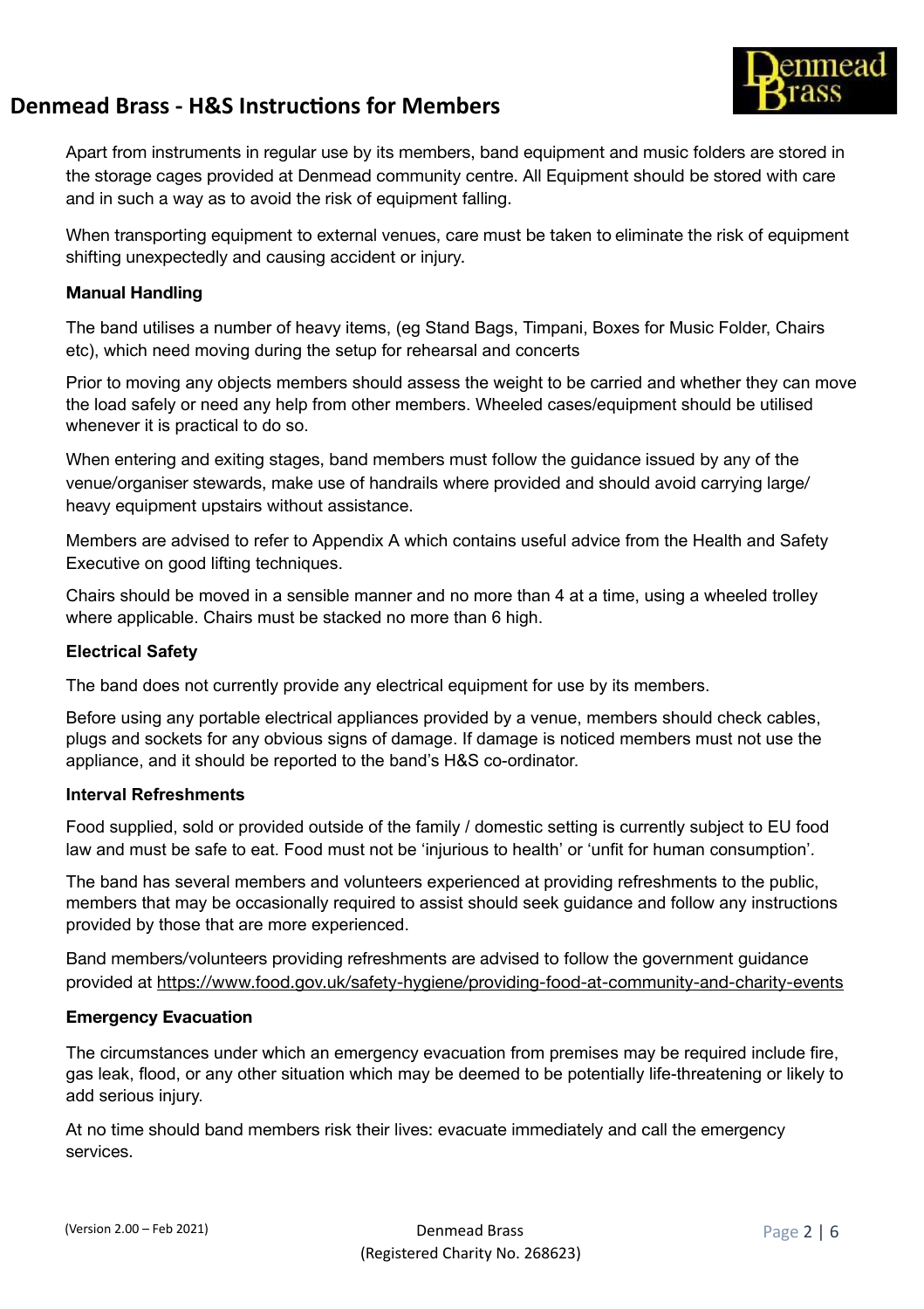

To reduce the risk of fire, band members are to take reasonable precautions to prevent sources of ignition i.e. not covering heaters with equipment, not smoking inside indoor venues, extinguishing any outdoor cigarettes appropriately.

**Denmead Community Centre -** The following procedures must be observed:

- The alarm must be raised by ringing the bell located in the Main Foyer outside the Barn Green Room / Main Foyer Annexe Building.
- **●** Once the alarm has sounded, the premises must be evacuated immediately. **NB: The Assembly point is in the lower car park by the School Lane pedestrian entrance to the grounds.**
- **●** All possessions should be left behind, and all doors closed to prevent the possible spread of the hazard.
- **●** The Manager and/or group organisers must check toilets/store rooms, etc. to make sure everyone has heard the alarm and left the building.
- A member of the safeguarding team will phone the appropriate emergency service i.e. the Fire Service, Police, Gas Emergency.
- Fire-fighting equipment may be used to tackle a fire but only if this can be done without risk of personal injury. If in doubt, leave it to the professionals.
- A member of the safeguarding team will assume sole responsibility for taking a roll call of the band's members.
- No-one will re-enter a building until it is deemed safe to do so by the Emergency Services.

### **Other Venues**

- When attending venues not familiar to the band, members should on arrival ensure they take note of the emergency exits.
- The band's health and safety co-ordinator will liaise with the venue provider and brief the Band and audience of the emergency assembly areas and any other specific instructions for the venue.
- In the event of an evacuation, the safeguarding team will provide to any vulnerable band members, that may need supervision/ assistance

#### **First-Aid**

The Band has a separate well defined first aid policy which is available to all members. The band's trained first aider is Kate Stapleford, Denmead Community Centre provide First aid kits and an accident reporting book. The band also has its own first aid kit and accident book for use when carrying out activities away from the community centre.

### **Sound safety**

Denmead Brass takes the issue of protecting the hearing of members, volunteers and audience members seriously.

● There are open lines of communication for individuals to raise concerns about hearing.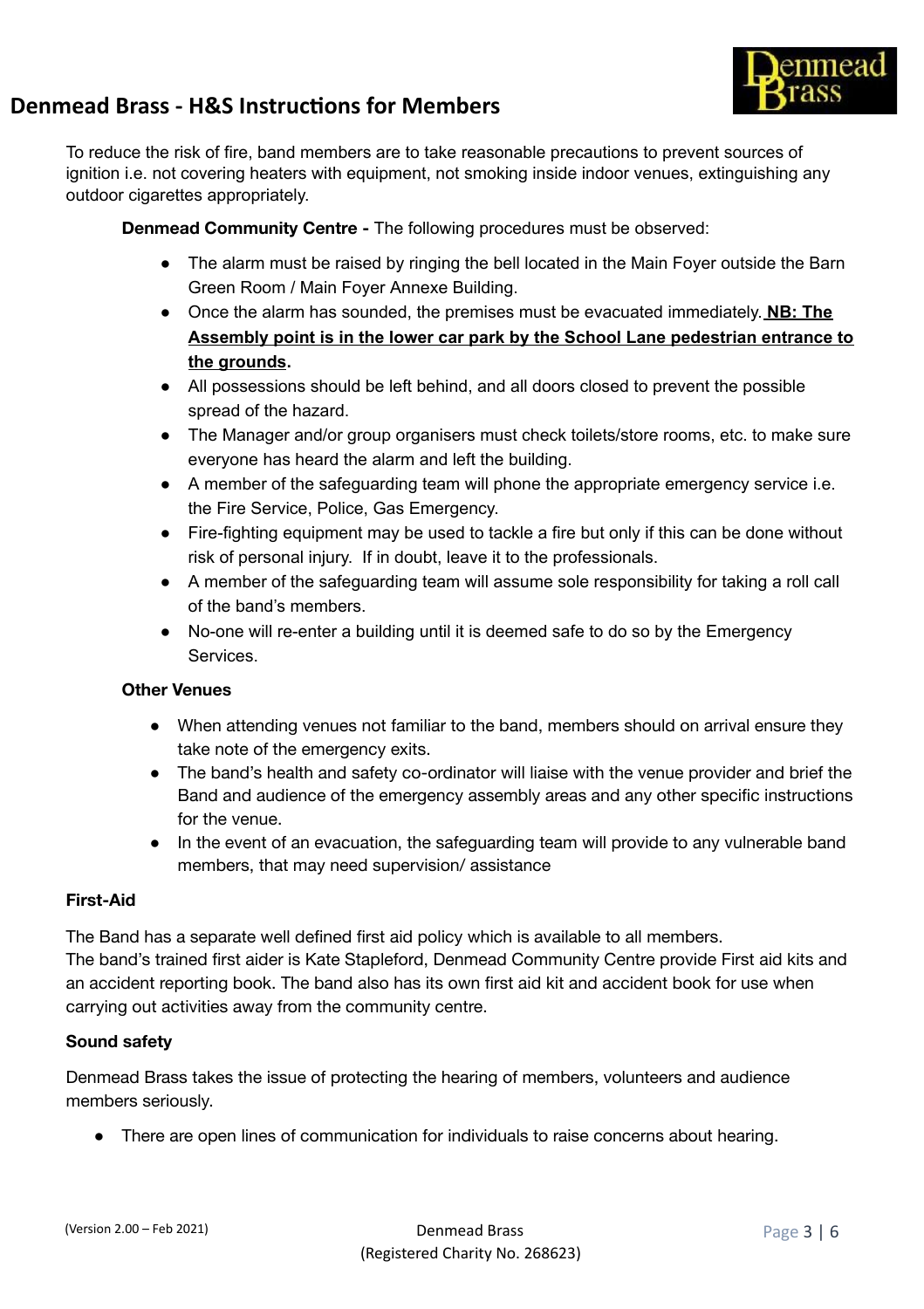

- Concerns will be taken seriously; the committee and Music Director will work with the individuals to find ways to minimise risk.
- The protection of our audience's hearing will be taken into account when designing stage and audience layout for concerts.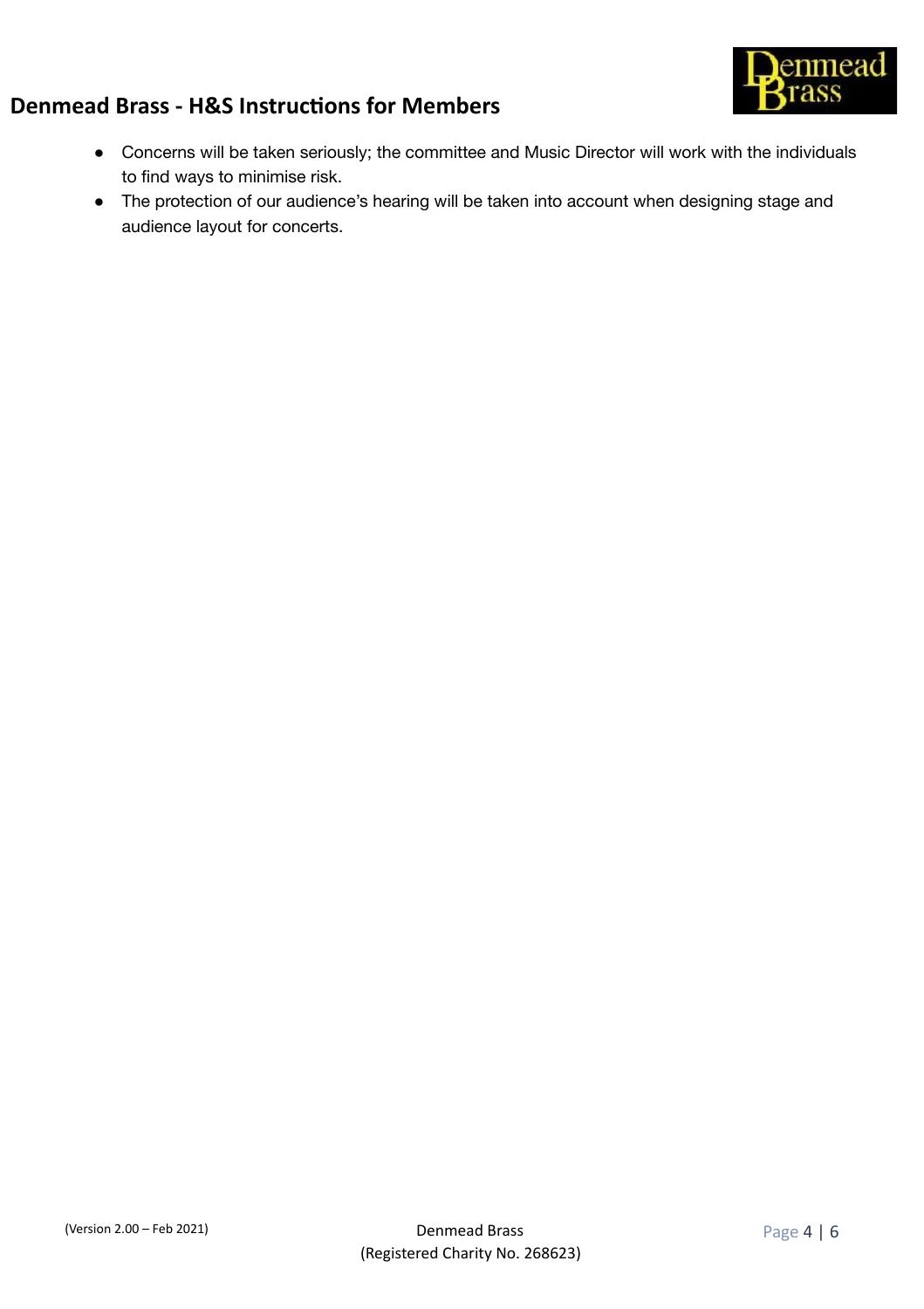

## **Appendix A - HSE Guidelines for lifting techniques**

If you need to lift something manually

- Reduce the amount of twisting, stooping and reaching
- Avoid lifting from floor level or above shoulder height, especially heavy loads
- Adjust storage areas to minimise the need to carry out such movements
- Consider how you can minimise carrying distances
- $\bullet$  Assess the weight to be carried and whether you can move the load safely or need any help maybe the load can be broken down to smaller, lighter components

There are some simple things to do before and during the lift/carry:

- Remove obstructions from the route.
- For a long lift, plan to rest the load midway on a table or bench to change grip.
- Keep the load close to the waist. The load should be kept close to the body for as long as possible while lifting.
- Keep the heaviest side of the load next to the body.
- Adopt a stable position and make sure your feet are apart, with one leg slightly forward to maintain balance

**Think before lifting/handling.** Plan the lift. Can handling aids be used? Where is the load going to be placed? Will help be needed with the load? Remove obstructions such as discarded wrapping materials. For a long lift, consider resting the load midway on a table or bench to change grip.

**Adopt a stable position.** The feet should be apart with one leg slightly forward to maintain balance (alongside the load, if it is on the ground). Be prepared to move your feet during the lift to maintain your stability. Avoid tight clothing or unsuitable footwear, which may make this difficult.

**Get a good hold.** Where possible, the load should be hugged as close as possible to the body. This may be better than gripping it tightly with hands only.

**Start in a good posture.** At the start of the lift, slight bending of the back, hips and knees is preferable to fully flexing the back (stooping) or fully flexing the hips and knees (squatting).

**Don't flex the back any further while lifting.** This can happen if the legs begin to straighten before starting to raise the load.

**Keep the load close to the waist.** Keep the load close to the body for as long as possible while lifting. Keep the heaviest side of the load next to the body. If a close approach to the load is not possible, try to slide it towards the body before attempting to lift it.

**Avoid twisting the back or leaning sideways, especially while the back is bent**. Shoulders should be kept level and facing in the same direction as the hips. Turning by moving the feet is better than twisting and lifting at the same time.

**Keep the head up when handling.** Look ahead, not down at the load, once it has been held securely.

**Move smoothly.** The load should not be jerked or snatched as this can make it harder to keep control and can increase the risk of injury.

**Don't lift or handle more than can be easily managed.** There is a difference between what people can lift and what they can safely lift. If in doubt, seek advice or get help.